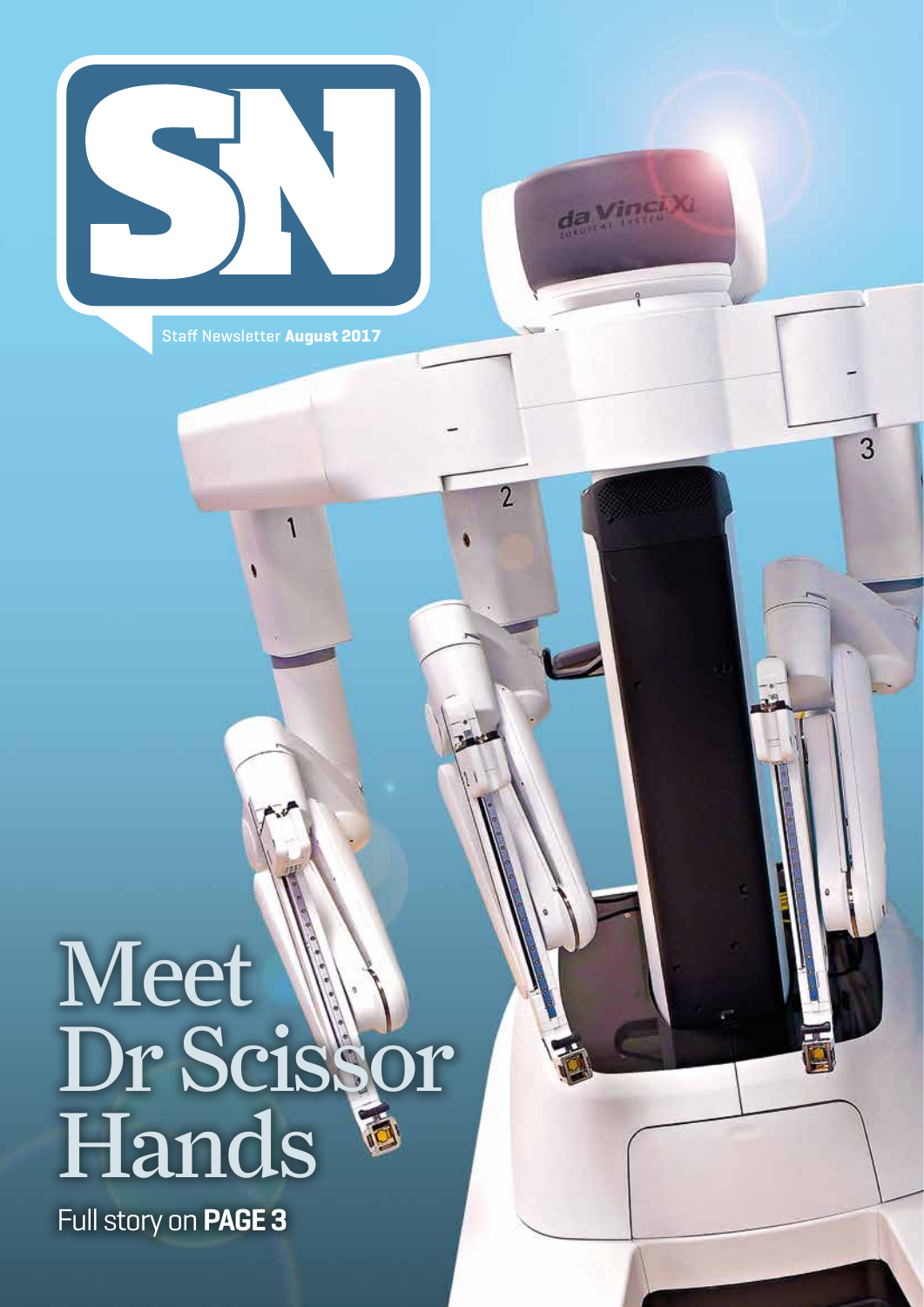#### **JOHN BROWN, CHAIRMAN**

**Over the past few weeks, I've been kept busy attending a number of meetings concerning how we deliver the national Health & Social Care Delivery Plan.** 

That involved discussions with colleagues from both the NHS and local authorities around how we can ensure that the aims and objectives of the Delivery Plan can be achieved across Scotland. This work is progressing well and I expect you will hear more about how you can get involved in designing and delivering the changes required to integrate health and social care later this year.

If we are to achieve our ambition of delivering better health and better care at the same time as creating a better workplace and ensuring value for money, we all need to play our part in supporting the creation of more joined up, patientcentred services.

Jane Grant and I also spent some time this month meeting with local MPs and MSPs to listen to their thoughts on what we need to do to improve our services and I was pleased to hear how much they value the hard work and commitment of everyone working in Greater Glasgow and Clyde. The politicians were also keen to hear about how Jane and the executive leadership team are developing their proposals for taking the health and social care agenda forward. Over the coming months, we will continue to meet with politicians and other key stakeholders to ensure they have an opportunity to be involved in developing the plans to improve our services.

A highlight of last month was my attendance at the presentation of the Glasgow Volunteer Charter Mark to NHSGGC. This event was held in the Glasgow Concert Hall and the Health Board was also presented with an award recognising the work of the team of volunteers based at the QEUH. At the event, I met some of the people who volunteer at the QEUH and welcomed the opportunity to thank them on behalf of the Board for the great work they do to support our patients. I'd like to take this opportunity to extend those thanks to everyone that volunteers across Greater Glasgow and Clyde.

I also spent an interesting afternoon at the GRI, where I attended the Medical



Staff Association's Annual General Meeting. This was another opportunity for me to meet with our consultants and junior doctors and hear what their ambitions were for acute services. As you would expect, we also talked about some of the things that were getting in the way of delivering the high level of care that we all want to provide to patients and I was pleased to hear how willing this group is to be involved in finding better ways to deliver our services.

As usual, I spent some time hosting visits from the Cabinet Secretary and other Scottish Government Ministers. Shona Robison MSP visited the sites of the new Gorbals and Woodside Health & Care Centres to mark the progress being made to add these to the growing list of new buildings in the Board's area. With the addition of these centres, we have already invested £115m in new health and care centres and this clearly reflects the commitment to supporting the integration of health and social care in communities across Greater Glasgow and Clyde.

I then attended another great example of investing in our buildings to improve the service that our patients receive when I was invited to the press launch of the McMillan Cancer Support's development of the front entrance of the Beatson West of Scotland Cancer Centre, pictured above.

This is being extended and refurbished over the next six months. Macmillan's £2.2m investment will create a larger, brighter and more comfortable area that acts as a support hub and provides space for patients and families to spend time together.

**If you would like me to visit your department or ward, email: staff.comms@ggc.scot.nhs.uk**

# Out and about with the chairman

# Pride in Glasgow



#### **What is Pride?**

Pride Glasgow is Scotland's largest Lesbian, Gay, Bi-sexual, Transgender and Intersex (LGBTI) celebration. The Festival takes place at Glasgow Green on 19 and 20 August with the site open from noon on Saturday and 1pm on Sunday. This year, the theme is the importance of LGBTI families, whether biological or for those who have created families made up of friends and other loved ones.

# **ISCIENCE FICTION SURGERY IS A** REALITY AT QUEEN ELIZABETH

Though the emphasis is on fun, there is a serious side. LGBTI people still experience persecution and discrimination. There are countries where being in a same-sex relationship is considered a serious crime and in a few, it's punishable by death. Pride offers an opportunity for LGBTI people and straight friends and family to join together in a place of safety to celebrate achievements and campaign for further equality.

#### **What's it got to do with the NHS?**

It's important the NHS is visible at Pride. Stonewall's *Unhealthy Attitudes* report (2015) suggests the NHS still has some way to go before it can claim to be truly inclusive of LGBTI people. The report showed 24 per cent of staff had heard colleagues make negative comments about LGB people.

NHSGGC will be celebrating its fifth year at Pride Glasgow by taking time to chat to festival goers about the range of services available and capturing people's experiences of using them. NHSGGC's Steve Retson Project will promote its specialist sexual health service for gay, bi-sexual and men who have sex with men. For the third year, this will include free and confidential HIV testing from a specialist unit on site. Sandyford Sexual Health Services will also be on site to promote its services to young people in particular.

The Equality and Human Rights Team will be capturing people's experiences as patients and employees and chatting through opportunities to make improvements and share good practice.

**The combination of a surgeon's skills, an experienced clinical team and a robot called da Vinci is delivering fantastic outcomes for men suffering from prostate cancer.**

In the past year, almost 200 patients from all over the west of Scotland have been referred into the Queen Elizabeth University Hospital to have robotic-assisted laparoscopic prostatectomy. And in the year ahead, that number will increase to nearer 300.

This development in surgical techniques and technology delivers better outcomes, reduces side effects, reduces the chances of surgical complications and dramatically shortens the length of the post-operative hospital stay. In many cases, a patient can leave hospital a day after surgery and return to work within a couple of weeks.

We are currently in the position where Imran Ahmad and Mark Underwood are delivering this regional service, with



a further surgeon, Jaimin Bhatt, in training. A fourth experienced surgeon, Lorenzo Dutto, from the largest-volume prostatectomy centre in Germany, is joining the team in early 2018. As a result, we are beginning to see a positive impact on waiting times, which have

reduced from 17 to 10-12 weeks. Early

outcome data is also extremely positive and in line with, or better than, data from international centres of excellence. This is testament to the skills of the regional team that includes the surgical team, radiology, pathology, specialist nursing and administrative staff.

Referrals come from each of the NHS Boards in the west of Scotland with robust patient pathways agreed by the regional Managed Clinical Network for Urological Cancers to support delivery of as much care as possible close to the patient's home. Initial diagnostic work takes place in the patient's local health board where treatment options are discussed. If surgery is the preferred option, the patient is referred to the regional team, who review and plan their surgical care. The use of robotic techniques has reduced the average length of stay from four to one-two days, with the majority of patients discharged directly to home and their ongoing management transferred to their local healthcare team.

Our photograph below left shows surgeon Imran Ahmad operating a highly sensitive machine giving him 3D vision inside the patient. Using a thumb and the middle finger on each hand, he completes intricate incisions and controls aspects of movement with foot pedals to add further flexibility and control.

Imran's movements result in the four "arms" of robot da Vinci responding to his instructions. The arms extend tiny incisors through small "portholes" in the patient's body similar to keyhole surgery.

One arm controls the camera and the others can lift, cut and stitch according to the controls of the surgeon. A full team of anaesthetic specialists, advanced scrub practitioners and theatre assistants are there to ensure everything goes smoothly for the patient and the whole operation to remove a cancerous prostate can be completed in two hours… without the robot, such an operation could have lasted five hours.

### Pioneering 'robot surgeon' is improving treatment for prostate cancer patients across the west of Scotland

#### *F* ROBOTICS

### "In many cases, a patient can leave hospital a day after surgery and return to work in a couple of weeks"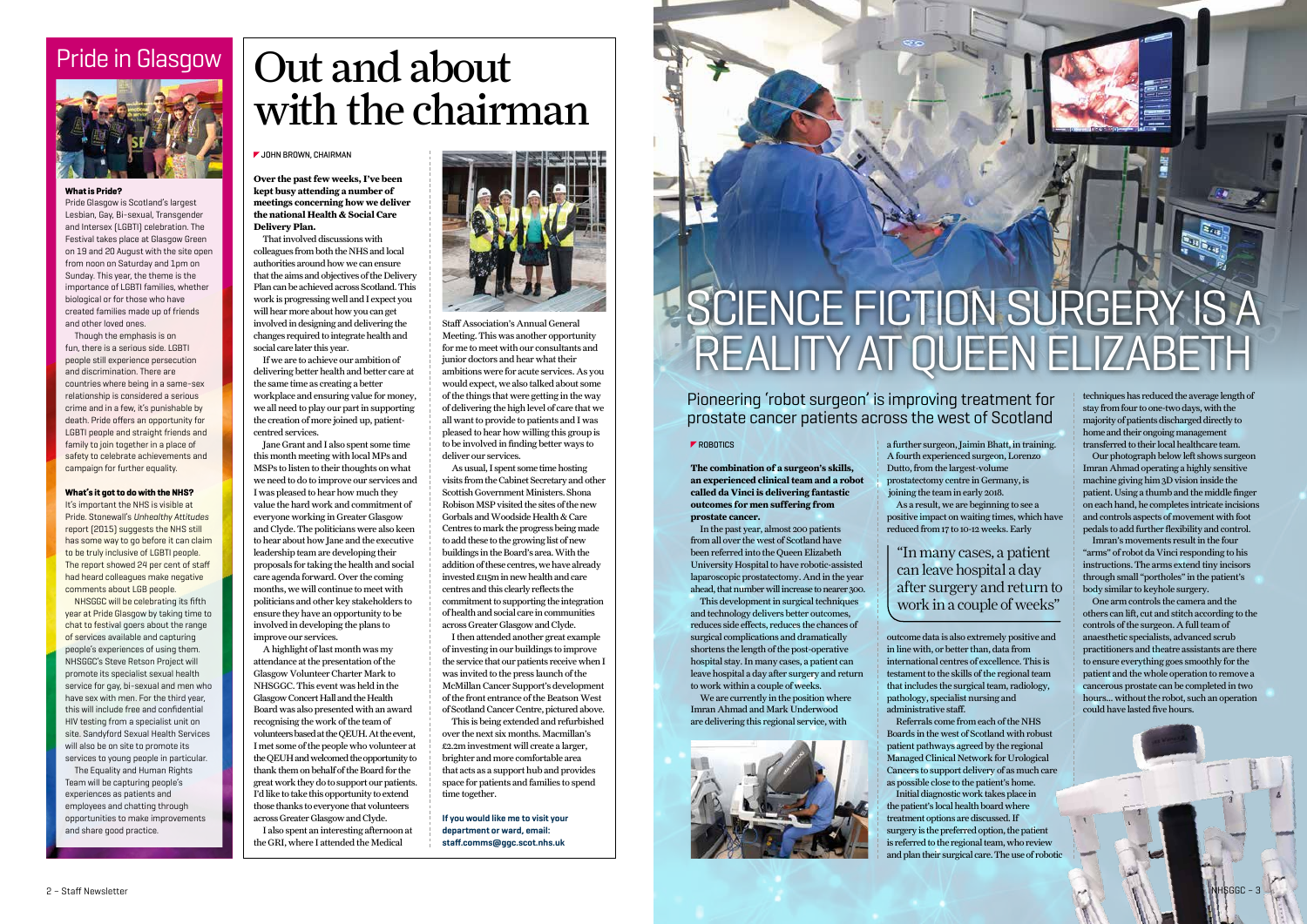**It would seem impossible for a hospital to be running at more than 100 per cent occupancy of emergency medical beds.**

But, in fact, this is the case at both Glasgow Royal Infirmary (GRI) and the Queen Elizabeth University Hospitals (QEUH)... and at the Royal Alexandra Hospital, it runs at 97.5 per cent occupancy.

The ideal we should aim for to ensure resilience and capacity peaks is 85 per cent.

At the GRI and QEUH, occupancy levels of more than 100 per cent are achieved by using beds that should be for planned activity. The result is pressure on emergency departments, patient waiting time targets being missed and, ultimately, the need to cancel some planned activities.

Media commentators and, indeed, some of our own staff, speculate that we have simply got the bed model wrong.

Deputy medical director Dr David Stewart has been working with a wide range of clinical colleagues both in our acute hospitals and in the community to analyse the issues and ultimately "crack the problem".

His conclusion is that more beds and more staff is simply not the answer… bed numbers are not the problem at the root of our performance issues.

Presenting his findings to the Board, Dr Stewart delivered a very upbeat message: "We have identified that there is a very significant opportunity to improve our performance against national targets and deliver better care to patients.

"We currently admit more patients from emergency department (ED) to hospital beds than other comparable boards in Scotland. Even allowing for deprivation levels in our communities, the admission rates are very high.

"At first it might seem that our clinical teams are inappropriately

admitting patients. But the main conclusion is that our ED and acute medical teams simply don't have enough appropriate alternatives to offer.

"Improvement is under way – the results will come through. Working with our HSCP partners, the patient treatment choices will be greater and patient outcomes will be better, and the acute hospital performances will improve" Dr David Stewart

"In short, we need to develop a bigger menu of options as alternatives to hospital admission… and urgently deliver the aims of the 2020 vision outlined in the National Clinical Strategy for Scotland and the Health and Social Care Plan.

# Cross-system care is the way forward  $(24\%)$  ( $50\%$ ) ( $\frac{10}{15\%}$

"The integrated pilot project at the RAH in Paisley is delivering proof that collaboration with health and social care colleagues and acute unscheduled care teams at the front door of the hospital makes a real difference.

"We need to build on and fine-tune front-door triage and assessment models. We need to work with care homes to avoid unnecessary acute admissions. We need more alternatives to admissions and to help patients avoid unnecessary admission to hospital.

> **Frailty** screening

**Dedicated** assessment area



**Comprehensive** geriatric assessment



**Discharge** pathways – in/ out of hospital



"Cross-system primary care, social care and acute care is the only way we can

> deliver for our patients and improve our performance against the four-hour emergency department target to see, assess, treat and admit or discharge.

rounds protocols. A frailty pilot at the QEUH is also showing some really positive results.

"Now we have identified what needs to be done, we can accelerate the process to deliver the changes that will deliver for our patients and our performance targets."

Dr Stewart's mantra is: "No one in a hospital bed who doesn't need to be there."

Cracking the problem of performance meant identifying the problem first

### **SEE THE PRESENTATION**

The full detail of Dr Stewart's presentation is persuasive and hugely encouraging. Staff will be able to see him present the detail on an exclusive staff Webex to be broadcast later in August. Watch out for details in your Core Brief and StaffNet Hot Topics for the date and the details.

"Much of this work is already under way. We have exemplar wards in our hospitals driving up efficiencies in timely discharge, improved prescription regimes and new doctor Dr David Stewart

meet acute hospital criteria



wards DO NOT meet acute hospital criteria (many of these patients would require alternative provision for rehabilitation)

the elderly wards DO NOT meet acute hospital criteria

### **HOW THE FIGURES STACK UP**

## **EMERGENCY ADMISSIONS RATE**

COMPARED TO LOTHIAN AND TAYSIDE Non-elective crude admission rate (per 1,000) by selected health boards (of residence)



FOR EVERY **100 PEOPLE** ATTENDING THE EMERGENCY DEPARTMENT:



Based on NHSGGC admission numbers, this equates to admitting an additional

**13,000 PATIENTS** per year than NHS Lothian



### **ALTERNATIVES TO ADMISSION** FRAILTY SPECIFIC ED PATHWAYS



Joint working – role of IJBs

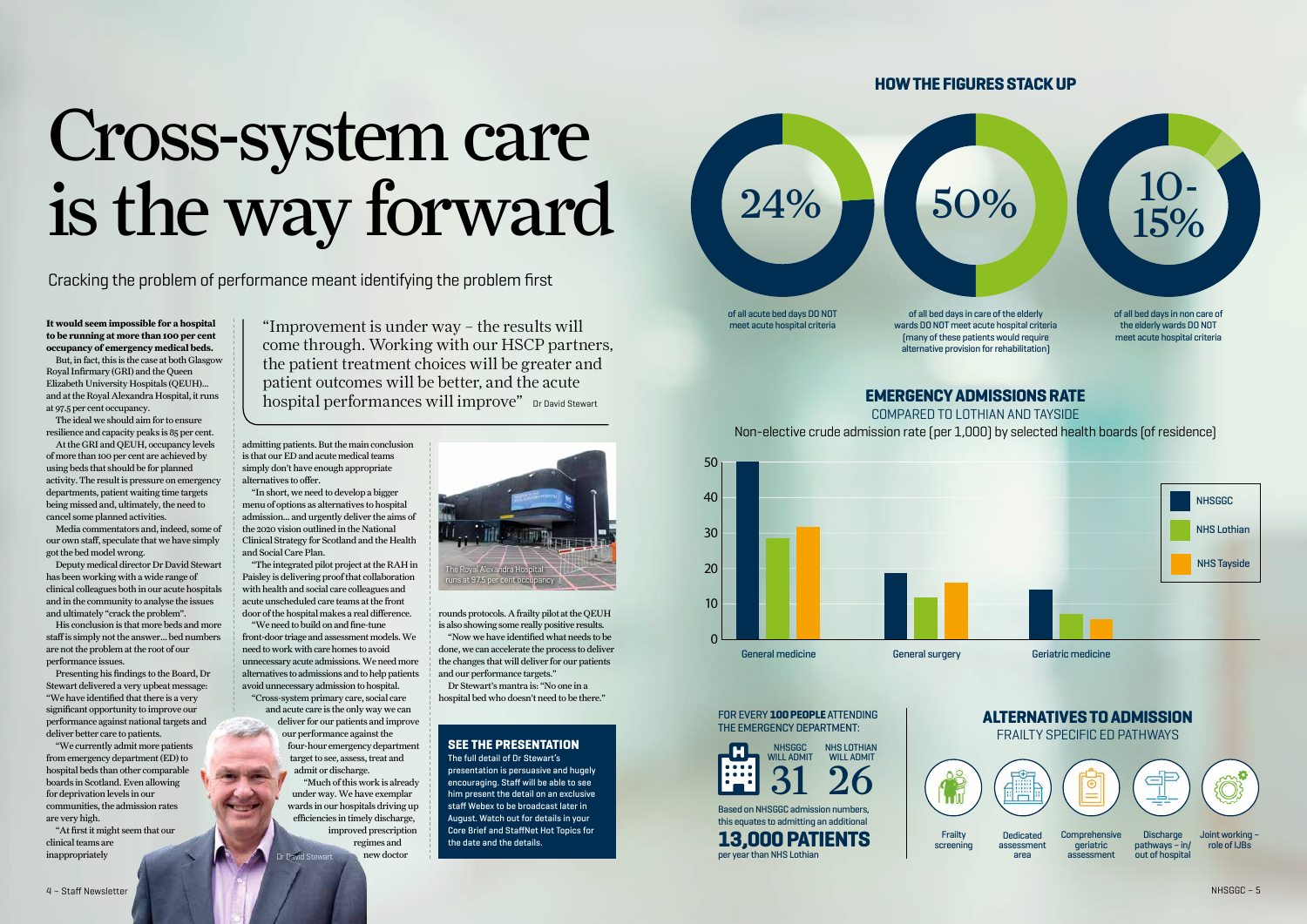# Steps to a healthier body

**Nearly two-thirds of the adult population are overweight or obese. NHSGGC staff are no different, with recent surveys suggesting nurses and healthcare workers may have even higher levels of obesity.** 

Keeping to a healthy weight or losing some weight has real health benefits. By losing just 5kg, you will immediately lower your blood pressure and cholesterol levels and improve your mobility, reducing aches and pains.

Staying focused and making the changes long term can be a challenge, but don't lose heart – many of us are in the same situation and helping each other can make it easier.

The health of our staff is a key priority to NHSGGC so we've introduced a range of services and support to help colleague who want to have a healthier body.

Whether your goal is about shedding excess pounds or getting into your jeans,we've introduced resources, services and links to help you stay motivated or give you some practical support.

#### **Getting started with your own weight loss**

If you want to lose weight, making small, realistic changes to your diet and level of physical exercise will help you kick-start your weight-loss journey. Our practical guide *Eat Well Feel Good Look Great Lose Weight*, available to download from the Healthier Body webpage, will help get you started and build the foundations for a successful, effective weight loss that you can maintain over the long term. **www.nhsggc.org.uk/healthyweight**

#### **Greater Glasgow and Clyde Weight Management Service**

Staff who are overweight and have diabetes, heart disease or a history of stroke can now self-refer to Glasgow and Clyde Weight Management Services by calling: 0141 211 3379 (Monday-Friday 8am-4pm) or by completing an online referral form. **www.nhsggc.org.uk/healthyweight**

On receipt of referral, individuals will be

directed to either the Community Weight Management Service or the Specialist Glasgow and Clyde Weight Management Service, based on health condition and weight. Both services are free.

#### *Community Weight Management Service in partnership with Weight Watchers*

**∫** eligible staff will be given 12 weeks full free membership to Weight Watchers **∫** eligible staff will follow a programme combining healthy eating, physical activity and behaviour change techniques **∫** eligible staff who successfully attend and lose 5kg will be considered for a further 12-week block.

#### *Specialist Glasgow and Clyde Weight Management Service*

**∫** following an initial assessment, individuals will participate in a lifestyle intervention programme delivered in a group setting

- **∫** the service will help:
- $\odot$  change eating behaviours and improve physical activity levels
- $\odot$  set realistic weight loss goals to improve health and give tools needed to maintain weight loss over time
- **∫** specialised liquid diets, medication and surgery will be considered as appropriate **∫** additional input from specialist

physiotherapy and clinical psychology will be offered where required.

#### **Weigh in @ Work**

Want to start a workplace weight management group with your colleagues? Weigh in at Work (WI@W) is a handy pack that provides useful topic information for you to run your own informal workplace weight management group.

The group can work through the pack's modules to help reach and sustain a healthy weight: BMI measurement, setting a realistic target, eating plans, becoming more active and tips for staying on track.

 "I attended the sessions at Cowlairs and I loved them. They were the best part of my week, being

Training is available for group leaders too – it couldn't be simpler!

Dedicated WI@W sessions for staff who are not part of a local group are run at our major acute sites – the Royal Hospital for Children, New Stobhill Hospital, New Victoria Hospital, Royal Alexandra Hospital, Garnavel General Hospital and QEUH. These are run by the Support and Information Services (SIS) and local volunteers. **To order a pack for your local group or to find out about our training sessions or the SIS sessions, email: healthyworkinglives@ggc. scot.nhs.uk or call 0141 201 4860.** 

#### **Activestaff**

Physical activity can help support weight loss, as well as boosting our energy and lifting our mood. Whether you want to de-stress, lose weight quicker, tone up or achieve your fitness goals, Activestaff can help – www.nhsggc.org.uk/activestaff

Activestaff offers a wide range of activities, ranging from walking challenges and football tournaments to free on-site classes for staff. From tai chi and yoga to Metafit and Fatburn Extreme, they aim to cater for all levels of fitness. You can also take advantage of discounted leisure membership for local authority facilities.



#### **Healthier food options**

NHSGGC is the first health board in Scotland to have implemented a Healthy Retail Policy, which has increased the opportunities to purchase healthier options in our vending machines, cafés, dining rooms and shops.

New products have been sourced, recipes have been altered and now all facilities meet the Healthy Living Award Plus criteria (HLA+). This means that whether you visit the Aroma café/dining, Souped Up and Juiced, Deco Coffee, Mabel McGinley's, Beatson Cancer Charity or any other hot food provider, 70 per cent of the food and drinks now meet the nutritional criteria, meaning they are lower in sugar, fat and salt.

Not only that, we have now implemented the new National Healthcare Retail Standard (HRS). This means that all shops and trolley services such as the RVS, WH Smith, Marks & Spencer, the Churches Tea Bar, Café Connect and Befriending Rendezvous Café now ensure that at least 50 per cent of all food meet the nutritional criteria: lower in sugar, fat and salt and 70 per cent of all drinks are sugar free or 0.5g/100ml.

Wherever you go on our acute sites, all 53 of our units either adhere to the HLA+ or the HRS… it's easier to make a healthy choice!



## Want to lose weight and get fitter? We're here to help

# Creating a mindful culture

**As part of NHSGGC's A Healthier Place to Work campaign, Mindfulness training has been helping our staff to reduce their stress levels and feel more resilient.**  Mindfulness Taster sessions and eight-week Mindfulness Based Stress Reduction (MBSR) Courses have been running since January 2016. More than 400 staff have attended a taster session and about 200 staff have benefited from the full course. More are planned across our hospital sites in the coming six months – keep an eye on StaffNet for more details. An external evaluation found that the courses helped in reducing the stress levels of participants and recommended the continuation of courses for staff, alongside a strategic approach that would encourage the organisation to develop a mindful culture. Some of our participants have commented: "I have changed my life since the course. I cope better with stressful situations and the issues that arise."

# $-61222-$ A Healthier Place to Work

able to have two hours (guilt free) of 'me' time and the opportunity to meet some amazing friendly people and learn a new skill. I would highly recommend the mindfulness sessions for anyone. I think even to have the knowledge that you as an individual have the ability to control your emotions and reactions has been a very valuable tool."

"I have a much healthier perspective on life and work and have found some confidence and belief in my ability and knowledge that I am doing a great job again– something I was always proud of a few years ago."

Mindfulness was added to the existing suite of activities to tackle stress at work including a Mental Health and Wellbeing Policy, Stress Risk Assessments, training for managers and training and awareness sessions for staff.

**Visit the Stress and Wellbeing page on HRConnect for more information: www.nhsggc.org.uk/ stressintheworkplace**